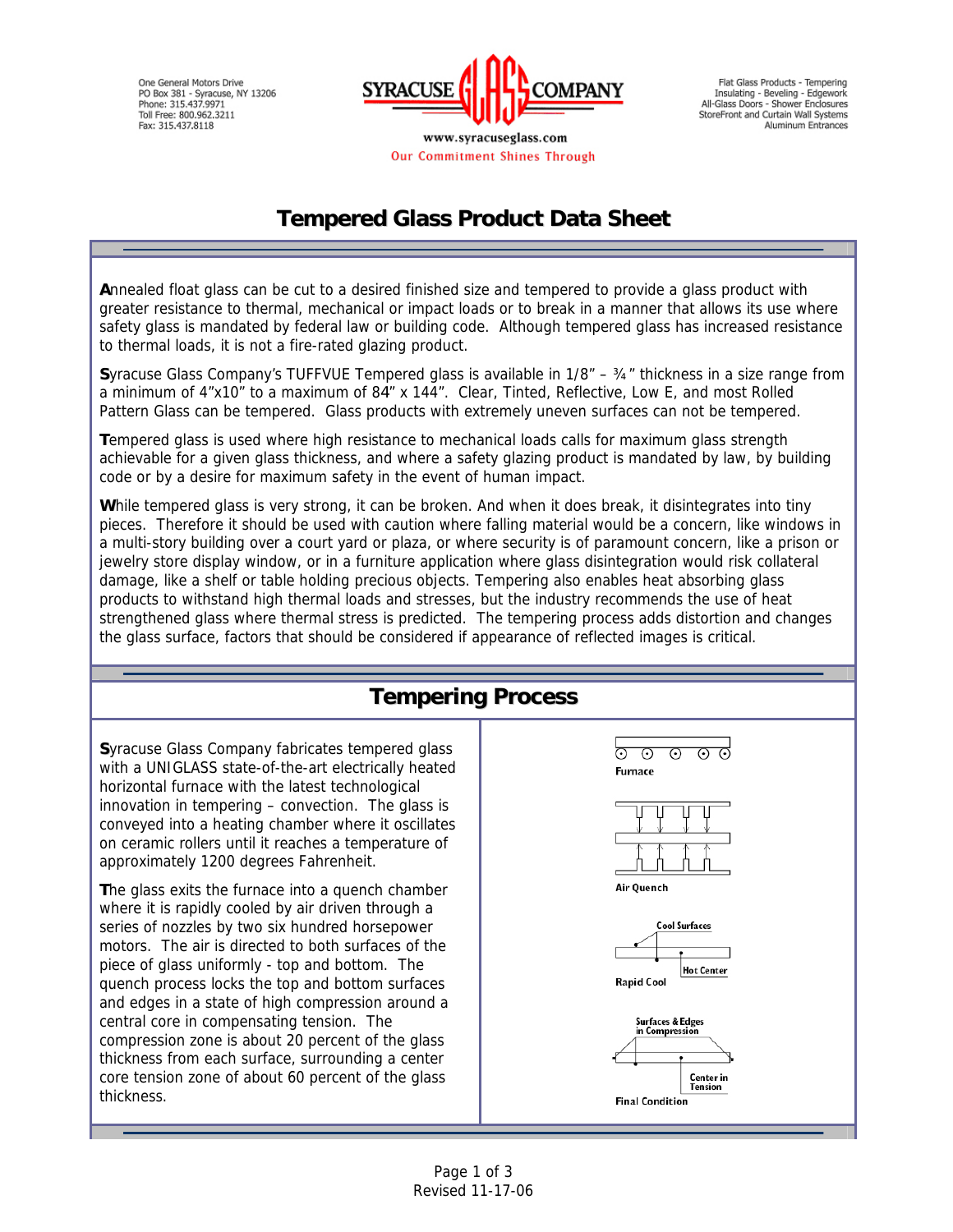One General Motors Drive PO Box 381 - Syracuse, NY 13206<br>PO Box 381 - Syracuse, NY 13206<br>Phone: 315.437.9971 Toll Free: 800.962.3211 Fax: 315.437.8118



Our Commitment Shines Through

Flat Glass Products - Tempering Insulating - Beveling - Edgework<br>All-Glass Doors - Shower Enclosures StoreFront and Curtain Wall Systems Aluminum Entrances

# **Tempered Glass Product Data Sheet**

#### **Properties** • **T**empered glass has about four times the strength to resist impact, or mechanical and thermal loads compared to annealed glass of equal thickness. • **T**he color, clarity, chemical composition and light transmission characteristics of glass remain unchanged after tempering. • **T**empering does not reduce glass deflection under load. Glass deflection can be reduced by using glass of greater thickness. • **T**empered glass breaks into small pieces less likely to cause injury than annealed or heat strengthened glass. • **T**empered glass can not be cut or drilled, sandblasted or etched, or edge polished or ground. Any fabrication or field alteration will weaken or break tempered glass. • **T**empered glass is subject to rare "spontaneous breakage" caused by one or a combination of these causes: surface or edge damage, deep scratches or gouges, severe weld spatter, missile or windborne debris impact, glass to metal contact, wind/thermal loading or rare inclusions or impurities in the float glass that weaken the compression layer of the glass. Breakage may occur long after the damaging event, as a result of normal thermal or wind cycling, but seemingly for no apparent cause. • **W**hen tempered glass breaks, the resulting small pieces can vacate the framing system under a **W** lateral load. Other fabricated glass options like laminated glass or heat strengthened glass are less likely to leave the framing system in the case of breakage. • **W**hen viewing tempered glass in certain conditions, a pattern of iridescent spots or darkish shadows **W** may become visible. This is the strain pattern created by the quench process. Sharp viewing angles, polarized light, thick glass, and glass coatings increase the visibility of the strain pattern. • **T**he original flatness of glass is slightly modified by the tempering process, causing reflected images to be more distorted than annealed glass. Warp, bow, and roller distortion are inherent characteristics of tempered glass. Syracuse Glass Company produces product among the best in the industry, but distortion of reflected images can not be entirely eliminated, especially when viewed at high incidence angles, with even the best equipment and craftsmanship. As distortion is not easily quantifiable, full scale mock-up samples are recommended for critical viewing areas. • **A**s a result of hot glass contact with ceramic rollers, some glass surface changes will occur. Minute **A** glass particles (fines) from the glass cutting and edging process, and airborne dust may adhere to one or both glass surfaces. Also, the physical contact of the soft glass surface with the rollers may result in a marking of the glass surface. These surface conditions are typically not visible to the eye under normal viewing conditions. Tempered glass surfaces should not be cleaned with razor blades or metal scrapers. • **S**izes, locations, and quantities of holes and notches in tempered glass must be governed by ASTM C1048 guidelines. **Tempered glass must have seamed or polished edges.**

• **T**empered glass is supplied with a permanent identifying mark in one corner identifying the manufacturer and the applicable safety glazing standards unless ordered "no logo".